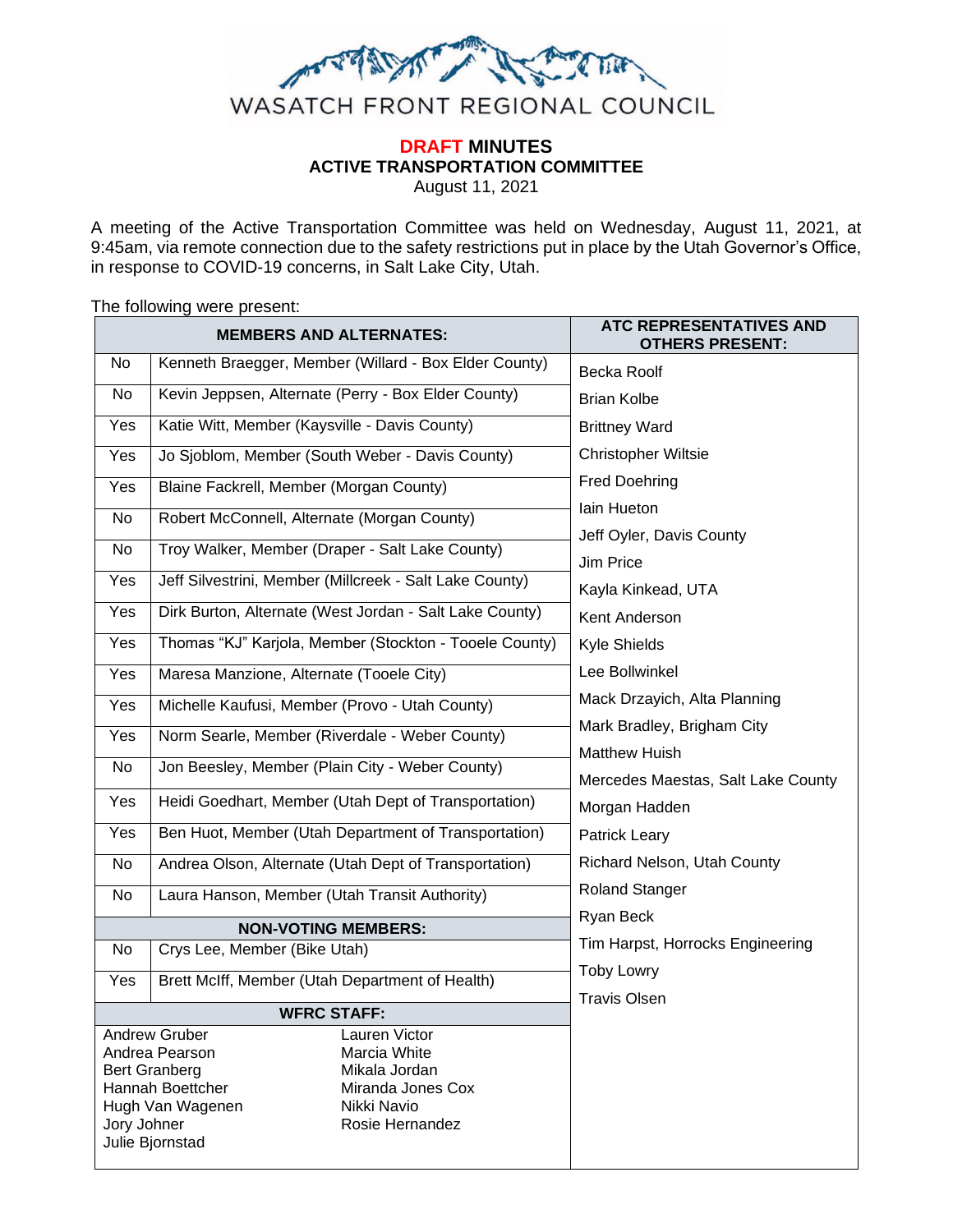Minutes – Active Transportation Committee August 11, 2021 Page 2

#### **1. Introductions and Consent Agenda [00:00:01]**

Mayor Jo Sjoblom, Chair, welcomed Active Transportation Committee members and guests and called the meeting to order at 9:47am.

### **a. ACTION: Approval of Minutes [00:03:12]**

Chair Sjoblom entertained a motion to approve the minutes of the Active Transportation Committee meeting held on June 9, 2021. A motion was made by Mayor Dirk Burton, and seconded by Mayor Jeff Silvestrini, that the minutes be approved without changes. The affirmative motion carried unanimously.

#### **2. Chair Report [00:04:23]**

## **a. Get Out of Your Car Challenge [00:04:10]**

Chair Sjoblom invited committee members and guests to think about their daily travel destinations and which of those could be done by biking or walking. Each person wrote down those destinations on a piece of paper and pledged to make those trips. Committee members and guests were then invited into breakout rooms where they discussed with each other what they wrote down.

#### **b. Layton MATT recap [00:15:53]**

Hugh Van Wagenen, Active Transportation Planner, WFRC, reported that in preparation for their upcoming active transportation plan, Layton City hosted staff from UTA, UDOT, and Bike Utah for a Mobile Active Transportation Tour (MATT). Tour attendees discussed transit-oriented developments, historic downtown developments, and other efforts Layton is undertaking to connect their city through trails and bike routes.

#### **3. Public Comment [00:19:45]**

Mayor Sjoblom opened the meeting for public comment. There were none.

#### **4. Panel Discussion: Regional Trail Maintenance [00:20:27]**

**[00:21:58]** Jeff Oyler of Davis County, **[00:28:49]** Richard Nielson of Utah County, **[00:35:19]** Patrick Leary of Salt Lake County, **[00:37:27]** and Kyle Shields of Salt Lake City, discussed current regional trail maintenance policies, operations, and challenges in a panel discussion moderated by Mr. Wagenen, WFRC.

#### **5. Presentation: External Forces and Future Thinking-Policies [01:01:17]**

WFRC's Long Range Planning Group presented on external forces and policy research that is being done for the 2024-2050 Regional Transportation Plan. The committee provided feedback on what policies influence biking, walking, and micromobility the most.

#### **6. Agency / City / County Program Updates [01:17:00]**

**[01:17:00]** Mayor Troy Walker, Draper City, reported that The Point will hold an open house on Thursday, August 12<sup>th</sup>, at 4 pm at the Fred House Training Academy, to announce a framework master plan for the 600 acres of state-owned property. **[01:20:40]** Heidi Goedhart, UDOT, reported that national transportation officials recently approved more than 550 miles of bike routes in Utah to the United States Bicycle Routes System. **[01:22:25]** Jory Johner, Long Range Planning Manager, WFRC, reported that WFRC is currently facilitating the development of the 2023-2050